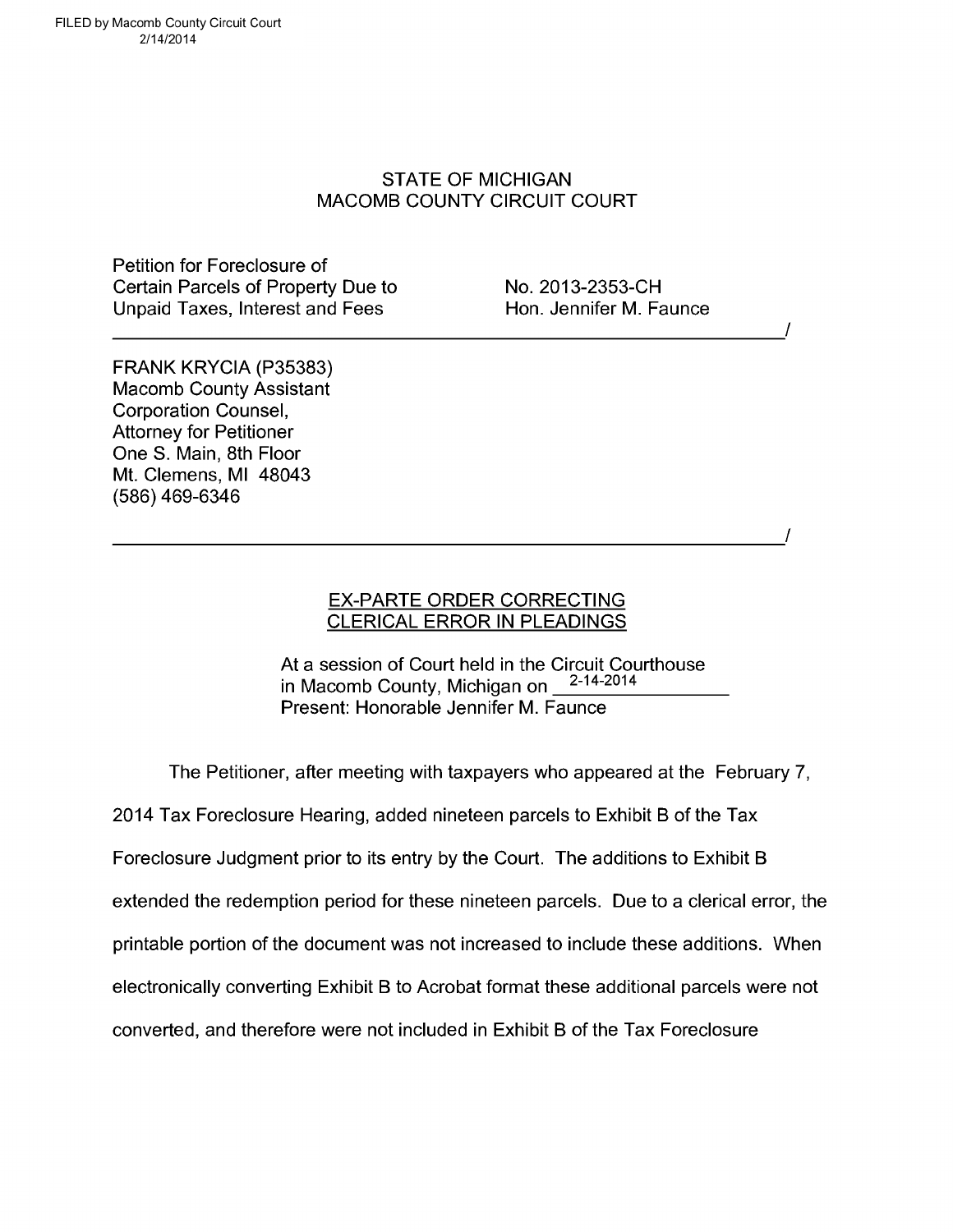Judgment as entered by the Court. Petitioner has corrected the error on Exhibit B, and now presents the corrected Exhibit B of the Tax Foreclosure Judgment to the Court.

IT IS ORDERED that the Tax Foreclosure Judgment is modified to include the corrected Exhibit B. In all other respects, the February 7, 2014 foreclosure judgment remains in effect as a final order as to the properties listed on Exhibit A of the judgment. This case remains closed

Tudge Jennifer M. Faunce 02/20/14

/S/ JENNIFER M. FAUNCE JUDGE P43816 SL

Submitted,

/s/ Frank Krycia Frank Krycia (P35383) Attorney for Plaintiff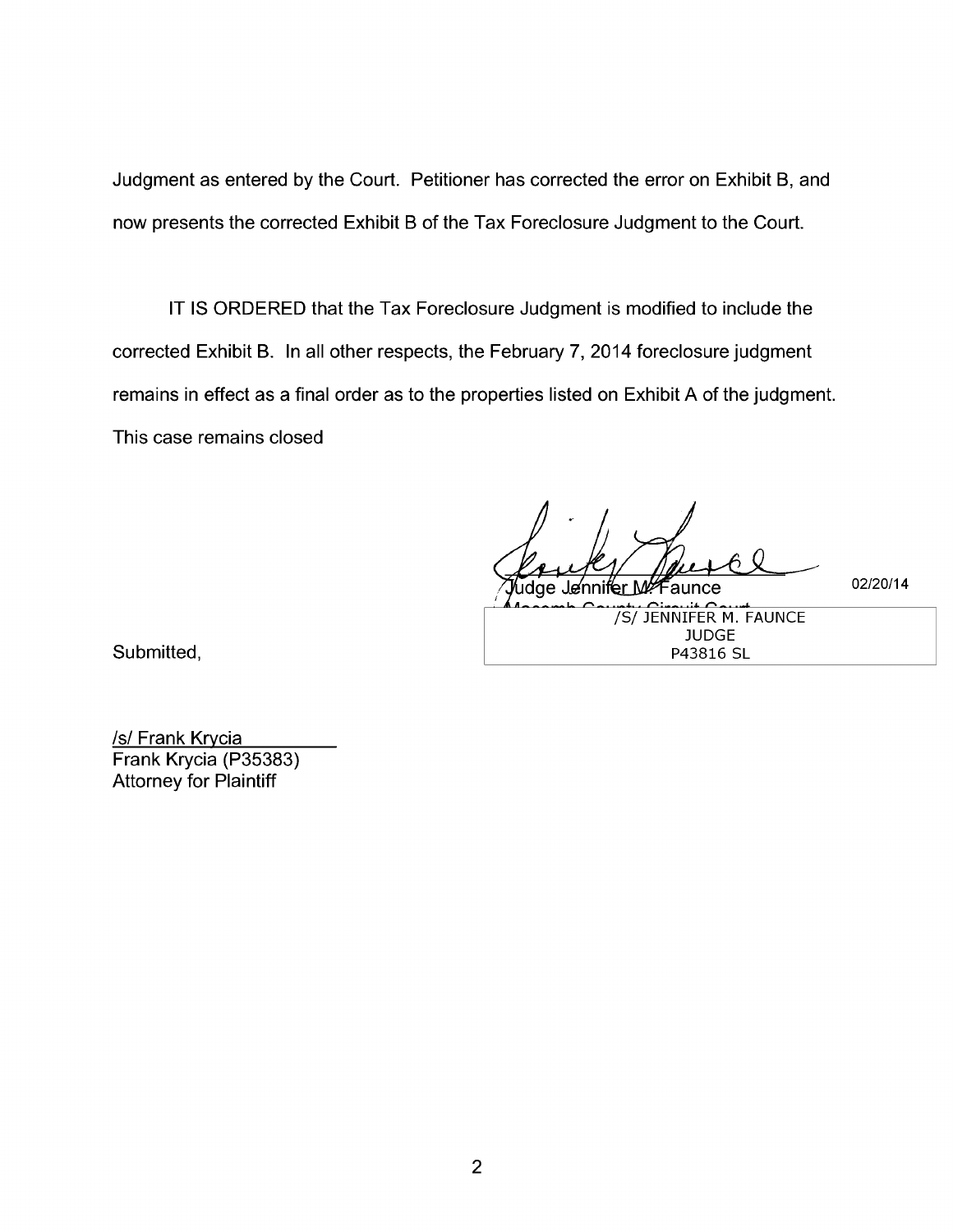## EXHIBIT B TO JUDGMENT 2013-2353-CH

|                                      | 2013-2353-CH EXHIBIT B: EXTENSION OF REDEMPTION            |                                     |                                        | ZUT3-Z303-UH |                |                      |
|--------------------------------------|------------------------------------------------------------|-------------------------------------|----------------------------------------|--------------|----------------|----------------------|
|                                      |                                                            |                                     |                                        |              |                |                      |
| <b>PARCEL NUMBER</b>                 | <b>NAME</b>                                                | <b>MAILING ADDRESS</b>              | <b>CITY</b>                            | <b>STATE</b> | ZIP            |                      |
| 01-13-22-128-014                     | DEAKE, JAMES & GEINA                                       | 8481 MCKINLEY                       | <b>CENTERLINE</b>                      | lмı          | 48015          | 06/02/14             |
| 01-13-28-252-018                     | JONES, TEKIA                                               | 24335 JULIET                        | <b>CENTERLINE</b>                      | lмı          | 48015          | 06/02/14             |
| 01-13-28-426-017                     | <b>GERALD KNEBLER</b>                                      | 7580 STEPHENS                       | CENTERLINE                             | MІ           | 48015          | 06/02/14             |
|                                      |                                                            |                                     |                                        |              |                |                      |
| 02-13-25-478-010                     | MOLSON, JANICE                                             | 22874 FIRWOOD                       | <b>EASTPOINTE</b>                      | lмı          | 48021          | 05/30/14             |
| 02-14-28-304-017                     | MILLER, EMILY                                              | 23711 JOHNSTON                      | <b>EASTPOINTE</b>                      | lмı          | 48021          | 04/30/14             |
| 02-14-29-226-010                     | <b>BUNGARD, WAIDE</b>                                      | 24870 WARRINGTON                    | <b>EASTPOINTE</b>                      | lмı          | 48021          | 06/02/14             |
| 02-14-29-251-050                     | WRIGHT, JEFFREY                                            | 24521 WILMOT                        | <b>EASTPOINTE</b>                      | lмı          | 48021          | 06/02/14             |
| 02-14-29-278-010                     | DEWET, BEAVERS ESTATE                                      | 24616 ALMOND                        | <b>EASTPOINTE</b>                      | lмı          | 48021          | 06/02/14             |
| 02-14-29-304-004                     | HIJAZIN, FERIAL                                            | 17442 STEPHENS                      | <b>EASTPOINTE</b>                      | MI           | 48021          | 06/02/14             |
| 02-14-29-305-037                     | <b>KIMBERLY BAKER</b>                                      | 23019 DONALD                        | <b>EASTPOINTE</b>                      | lмı          | 48021          | 06/02/14             |
| 02-14-29-333-013                     | <b>RICKY TARTAMELLA</b>                                    | 23074 NORMANDY                      | <b>EASTPOINTE</b>                      | lмı          | 48021          | 06/02/14             |
| 02-14-29-353-024                     | ESSE, SARAH                                                | <b>22787 DAVID</b>                  | <b>EASTPOINTE</b>                      | lмı          | 48021          | 05/26/14             |
| 02-14-29-354-012                     | COOK, YA'SHONEY                                            | <b>22770 DAVID</b>                  | <b>EASTPOINTE</b>                      | lмı          | 48021          | 06/02/14             |
| 02-14-29-377-027                     | <b>LORETTA HARVEY</b>                                      | 22821 BRITTANY                      | <b>EASTPOINTE</b>                      | MI           | 48021          | 06/02/14             |
| 02-14-29-476-001                     | ADKINS, LEIGHANNE                                          | 22860 TEPPERT                       | <b>EASTPOINTE</b>                      | lмı          | 48021          | 06/02/14             |
| 02-14-30-181-006                     | PUENTES, TRYETTE                                           | 24320 FERN                          | <b>EASTPOINTE</b>                      | lмı          | 48021          | 06/02/14             |
| 02-14-30-228-003                     | WOLFE. CHERYL                                              | 16424 CHESTERFIELD                  | <b>EASTPOINTE</b>                      | lмı          | 48021          | 06/02/14             |
| 02-14-30-301-045                     | JACKSON MARVIN AND TAMARA                                  | 15073 CAMDEN                        | <b>EASTPOINTE</b>                      | lмı          | 48021          | 06/02/14             |
| 02-14-30-304-008                     | <b>SERRA, FRANK JR</b>                                     | 15374 SEMRAU                        | <b>EASTPOINTE</b>                      | MI           | 48021          | 05/26/14             |
| 02-14-30-427-001                     | LEONARDI. MARILYN                                          | 16410 OWEN                          | <b>EASTPOINTE</b>                      | lмı          | 48021          | 06/02/14             |
| 02-14-30-430-018<br>02-14-30-436-024 | <b>KLEMM. JODY</b>                                         | 23835 REIN                          | <b>EASTPOINTE</b>                      | lмı          | 48021          | 06/02/14             |
| 02-14-30-454-003                     | <b>WIECZOREK, THERESA</b><br>PACE. HAYWOOD                 | 23145 CUSHING                       | <b>EASTPOINTE</b>                      | lмı<br>lмı   | 48021<br>48021 | 06/02/14<br>06/02/14 |
| 02-14-31-154-015                     | <b>CASTRONOVA ALICE</b>                                    | 22844 LISCOMB<br>15295 MAPLEWOOD    | <b>EASTPOINTE</b>                      | MI           | 48021          |                      |
| 02-14-31-178-025                     | MONICA JORDAN                                              | 15690 CHESTNUT                      | <b>EASTPOINTE</b><br><b>EASTPOINTE</b> | lмı          | 48021          | 06/02/14<br>06/02/14 |
| 02-14-31-209-020                     | <b>THOMAS TIFFANY</b>                                      | 22191 NEVADA                        | <b>EASTPOINTE</b>                      | lмı          | 48021          | 06/02/14             |
| 02-14-31-209-030                     | LEWIS, SAAIYA                                              | 22099 NEVADA                        | <b>EASTPOINTE</b>                      | lмı          | 48021          | 06/02/14             |
| 02-14-31-277-023                     | LEWIS. BEULAH                                              | 16705 TOEPER                        | <b>EASTPOINTE</b>                      | lмı          | 48021          | 06/02/14             |
| 02-14-31-330-009                     | STURDIVANT, JERBINA                                        | 15610 VERONICA                      | <b>EASTPOINTE</b>                      | lмı          | 48021          | 06/02/14             |
| 02-14-31-356-006                     | MCKAY, JOANNA                                              | 15340 STRICKER                      | <b>EASTPOINTE</b>                      | M            | 48021          | 06/02/14             |
| 02-14-31-426-016                     | <b>BILL SQUIRES</b>                                        | 16854 TOEPHER                       | <b>EASTPOINTE</b>                      | lмı          | 48021          | 06/02/14             |
| 02-14-31-455-006                     | <b>CHERYL JENKINS</b>                                      | 20793 VIRGINIA                      | <b>EASTPOINTE</b>                      | MI           | 48021          | 06/02/14             |
| 02-14-32-101-035                     | GREER, JUDY ANN                                            | 22407 DONALD                        | <b>EASTPOINTE</b>                      | lмı          | 48021          | 06/02/14             |
| 02-14-32-106-026                     | <b>WATKINS JACQUELINE</b>                                  | 22141 DONALD                        | <b>EASTPOINTE</b>                      |              |                | 06/02/14             |
| 02-14-32-108-004                     | WHITEHEAD, NATALIE                                         | 22148 RAUSCH                        | <b>EASTPOINTE</b>                      | MI           | 48021          | 06/02/14             |
| 02-14-32-128-013                     | DIETRICH, ERNEST & SUSAN                                   | 22456 GASCONY                       | <b>EASTPOINTE</b>                      | lмı          | 48021          | 06/02/14             |
| 02-14-32-152-010                     | KOSTOPOULOU ELINI                                          | 21770 DONALD                        | <b>EASTPOINTE</b>                      |              |                | 06/02/14             |
| 02-14-32-176-020                     | WALTERS, JOANNE                                            | 21827 TUSCANY                       | <b>EASTPOINTE</b>                      | MІ           | 48021          | 06/02/14             |
| 02-14-32-282-003                     | <b>WILLIAM DONATO</b>                                      | 19030 MORNINGSIDE                   | <b>EASTPOINTE</b>                      | MI           | 48021          | 06/02/14             |
| 02-14-32-305-016                     | <b>KUE, ANDREW</b>                                         | 17512 TOEPFER                       | <b>EASTPOINTE</b>                      | MI           | 48021          | 06/02/14             |
| 02-14-32-355-010                     | <b>LEONARD JEROME</b>                                      | 17404 SPRENGER                      | <b>EASTPOINTE</b>                      |              |                | 06/02/14             |
| 02-14-32-378-009                     | AFFORDABLE PROPERTIES                                      | 16165 W 12 MILE                     | <b>EASTPOINTE</b>                      | lмı          | 48076          | 06/02/14             |
| 02-14-32-378-014                     | COOPER, AMBROSIA/DAVIS, ZANDRA                             | 13226 FRAMKFORT                     | <b>DETROIT</b>                         | lмı          | 48213          | 06/02/14             |
|                                      |                                                            |                                     |                                        |              |                |                      |
| 03-14-05-327-066                     | LAND, DAVID & SOMERS, BETTY                                | 31698 GROESBECK                     | <b>FRASER</b>                          | MI           | 48026          | 06/02/14             |
| 03-14-06-427-004                     | TRIBBLE, LILLIAN                                           | 31740 SCHOOLCRAFT                   | <b>FRASER</b>                          | lмı          | 48026          | 05/29/14             |
|                                      |                                                            |                                     |                                        |              |                |                      |
| 05-11-10-228-005                     | <b>ANTHONY SEPKE</b>                                       | 247 N ROSE #1                       | <b>MOUNT CLEMENS</b>                   | MІ           | 48043          | 06/02/14             |
| 05-11-10-228-016                     | <b>ANTHONY SEPKE</b>                                       | 247 N ROSE #1                       | <b>MOUNT CLEMENS</b>                   | lмı          | 48043          | 06/02/14             |
| 05-11-10-232-003                     | HAGER GARY AND TINA                                        | 221 N CHRISTINE CIR   MOUNT CLEMENS |                                        |              |                | 06/02/14             |
| 05-11-10-232-018                     | <b>ANTHONY SEPKE</b>                                       | 247 N ROSE #1                       | <b>MOUNT CLEMENS</b>                   | MI           | 48043          | 06/02/14             |
| 05-11-10-227-032                     | SMITH, CATHERINE                                           | 105 MARK DR                         | <b>MOUNT CLEMENS</b>                   | lмı          | 48043          | 06/02/14             |
| 05-11-13-303-022                     | <b>ANTHONY SEPKE</b>                                       | 247 N ROSE #1                       | <b>MOUNT CLEMENS</b>                   | MІ           | 48043          | 06/02/14             |
| 05-11-11-384-008                     | KNAPP, RANDY                                               | 85 GRAND                            | MOUNT CLEMENS                          | lмı          | 48043          | 06/02/14             |
| 05-11-12-302-015                     | LAZARIS, WILLIAM                                           | 39244 CHARENAU                      | <b>CLINTON TWP</b>                     | MI           | 48036          | 06/02/14             |
| 05-11-12-312-007                     | <b>COKER, MICHELE</b>                                      | 318 HOWARD                          | MOUNT CLEMENS                          | MI           | 48043          | 06/02/14             |
| 05-11-12-351-019                     | BROWN, CLIFFORD                                            | <b>45 MICHIGAN</b>                  | <b>MOUNT CLEMENS</b>                   | lмı          | 48043          | 06/02/14             |
| 05-11-13-107-012                     | MILKOVICH, JOHN/MT CLEM MARINE                             | 101 MICHIGAN                        | <b>MOUNT CLEMENS</b>                   | MІ           | 48043          | 06/02/14             |
| 05-11-13-176-005                     | PETERS, LINDA                                              | 103 AVERY                           | MOUNT CLEMENS                          | lмı          | 48043          | 06/02/14             |
| 05-11-13-308-020                     | MIKLA, GEORGE                                              | 265 CROCKER                         | MOUNT CLEMENS                          | MI           | 48043          | 06/02/14             |
| 05-11-14-426-022                     | <b>HERSHAL MCBRIDE</b>                                     | 80 DIEHL                            | <b>MOUNT CLEMENS</b>                   | MI           | 48043          | 06/02/14             |
| 05-11-14-454-025                     | HALEY, JOHN & EZEKIEL THERESA                              | 10 BARBARA CT                       | MOUNT CLEMENS                          | lмı<br>MІ    | 48043          | 06/02/14             |
| 05-11-14-457-016<br>05-11-14-458-002 | <b>BROWN, MICHELLE</b><br>SIMPSON. JOHNITA & HOLLAND. JOHN | 50 BARBARA                          | <b>MOUNT CLEMENS</b>                   | lмı          | 48043          | 06/02/14<br>06/02/14 |
|                                      |                                                            | 310 CLINTON RIVER DR MOUNT CLEMENS  |                                        |              | 48043          |                      |
| 05-11-15-205-032                     | LACROIX, CHARLES                                           | 42 SHERIDAN                         | <b>MOUNT CLEMENS</b>                   | MІ           | 48043          | 06/02/14             |
| 07-03-35-452-011                     | MACMARTIN, RICHARD                                         | 35291 MONROE                        | <b>RICHMOND</b>                        | MI           | 48062          | 06/02/14             |
| 07-06-02-426-040                     | CHRYSTYNA KUSTARZ                                          | 67808 LEELANE CT                    | <b>RICHMOND</b>                        | MІ           | 48062          | 06/02/14             |
|                                      |                                                            |                                     |                                        |              |                |                      |
| 08-14-04-226-065                     | ALLAGREEN ALBERT                                           | 20440 14 MILE RD                    | <b>ROSEVILLE</b>                       |              |                | 06/02/14             |
| 08-14-04-378-020                     | MCKENZIE, DARLENE                                          | 31100 GREENHAVEN                    | ROSEVILLE                              | MI           | 48066          | 06/02/14             |
| 08-14-07-155-039                     | SCHILTER DAVID T & KELLY A                                 | 30115 CALAHAN                       | <b>ROSEVILLE</b>                       | MI           | 48066          | 06/02/14             |
| 08-14-08-278-028                     | SEATON, VICTOR                                             | 30430 PARK                          | <b>ROSEVILLE</b>                       | MI           | 48066          | 06/02/14             |
|                                      |                                                            |                                     |                                        |              |                |                      |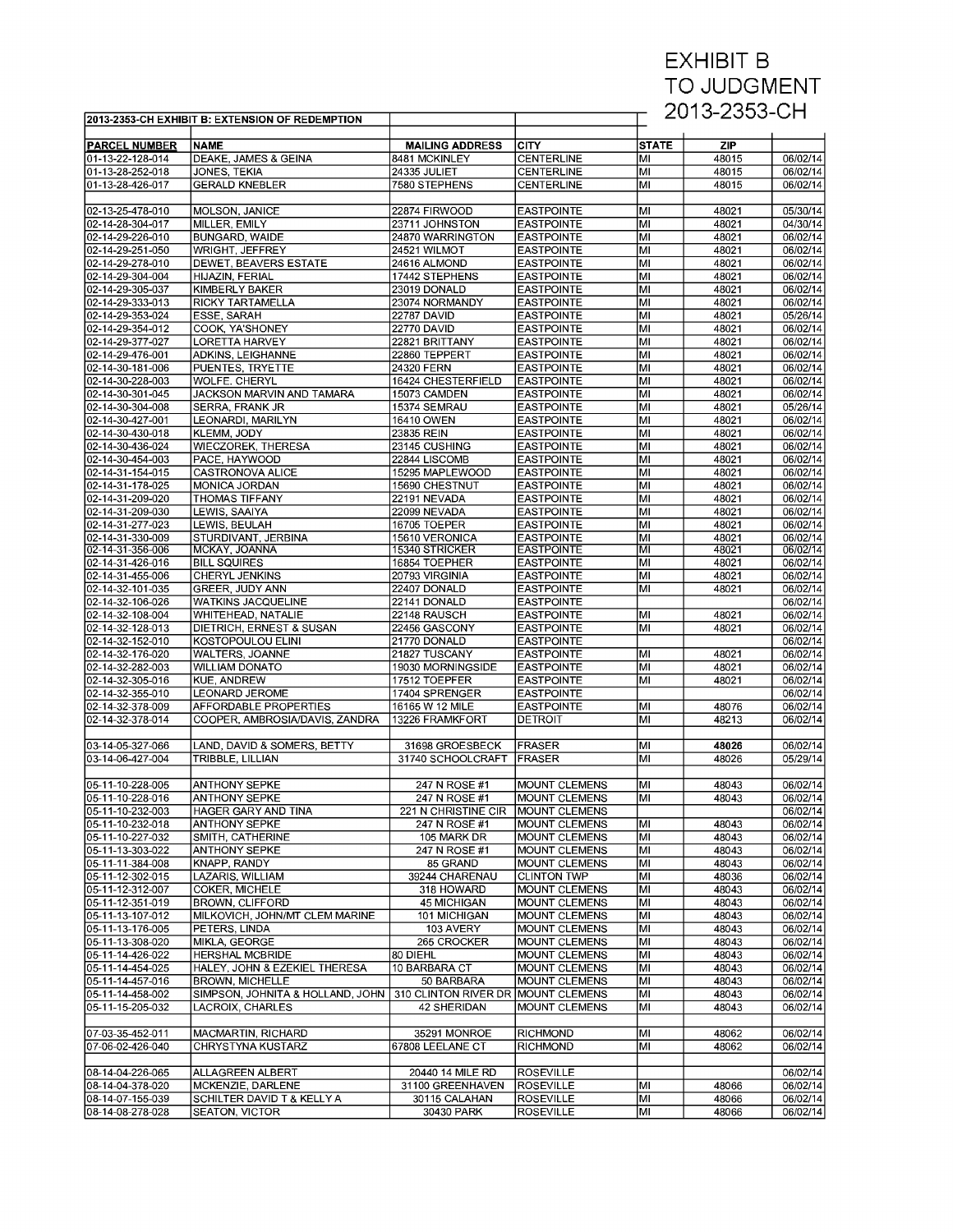| 08-14-08-327-030 | <b>WHITE PATRICIA</b>               | 29530 DEMBS DR     | <b>ROSEVILLE</b>          | lМI            | 48066 | 06/02/14 |
|------------------|-------------------------------------|--------------------|---------------------------|----------------|-------|----------|
| 08-14-08-376-049 | MATHEWS, SUSAN & ROBERT             | 17349 12 MILE      | <b>ROSEVILLE</b>          | MI             | 48066 | 06/02/14 |
| 08-14-09-101-008 | <b>ROBERTS THERESA F</b>            | 30943 TENNESSEE    | <b>ROSEVILLE</b>          | lмı            | 48066 | 06/02/14 |
| 08-14-09-153-021 | KANAI, KARA                         | 19039 COLORADO     | <b>ROSEVILLE</b>          | lмı            | 48066 | 06/02/14 |
| 08-14-16-327-038 | <b>MAROTTA JAMES &amp; DOLORES</b>  | 19331 MEIER        | <b>ROSEVILLE</b>          | MI             | 48066 | 06/02/14 |
| 08-14-16-381-011 | MCCLURE, ZACHARY                    | 27121 ANTONIO      | <b>ROSEVILLE</b>          | lмı            | 48066 | 06/02/14 |
| 08-14-17-127-007 | YOUNG, DAVID                        | 28904 MAPLE        | <b>ROSEVILLE</b>          | MI             | 48066 | 06/02/14 |
| 08-14-17-178-031 | <b>SCHRECK, REUBEN ALAN</b>         | 28065 ESSEX        | <b>ROSEVILLE</b>          | MI             | 48066 | 06/02/14 |
| 08-14-17-207-004 | DIBBLE, MARGARETTE                  | 18200 12 MILE      | <b>ROSEVILLE</b>          | MI             | 48066 | 06/02/14 |
| 08-14-17-377-006 | ROMANELLI, MICHAEL                  | <b>21771 RIVER</b> | <b>ROSEVILLE</b>          | lмı            | 48066 | 06/02/14 |
| 08-14-18-303-016 | TOM K HOLDINGS                      | 27940 GROESBECK    | <b>ROSEVILLE</b>          | МI             | 48066 | 06/02/14 |
| 08-14-18-380-016 | <b>ELISHA GEROW</b>                 | 15899 E 11 MILE    | <b>ROSEVILLE</b>          | MI             | 48066 | 06/02/14 |
| 08-14-18-403-010 | BEGER, HENRY AND NANCY              | 27726 WOODMONT     | <b>ROSEVILLE</b>          | lмı            | 48066 | 06/02/14 |
| 08-14-19-176-040 | <b>JUDITH AGRESTA</b>               | 26281 CLANCY       | <b>ROSEVILLE</b>          | MI             | 48066 | 06/02/14 |
| 08-14-19-281-004 | KOLP, CYNTHIA ANN                   | 26034 LASALLE      | <b>ROSEVILLE</b>          | $\overline{M}$ | 48066 | 06/02/14 |
| 08-14-19-301-016 | PROSOWSKI, ANTHONY                  | <b>25766 HAYES</b> | <b>ROSEVILLE</b>          | lмı            | 48066 | 06/02/14 |
| 08-14-19-480-006 | <b>GRACE, CHASITY</b>               | 16481 WATERMAN     | <b>ROSEVILLE</b>          | lмı            | 48066 | 06/02/14 |
| 08-14-20-152-008 | DENAULT, PATRICIA & SMITH, MEGAN    | 26042 HOLLYWOOD    | <b>ROSEVILLE</b>          | MI             | 48066 | 06/02/14 |
| 08-14-20-255-027 | <b>KEYS, BEN</b>                    | 26151 HOFFMEYER    | <b>ROSEVILLE</b>          | MI             | 48066 | 06/02/14 |
| 08-14-20-381-019 | <b>HOFFMAN TRACY</b>                | 25181 LAWN         | <b>ROSEVILLE</b>          |                |       | 06/02/14 |
| 08-14-20-403-028 | HURD. DEBRA                         | 25805 HOFFMEYER    | <b>ROSEVILLE</b>          | MI             | 48066 | 06/02/14 |
|                  |                                     |                    |                           |                |       |          |
| 09-14-02-233-002 | <b>EDWARD FIRESTINE</b>             | 23704 ELMIRA       | SAINT CLAIR SHORES        | MI             | 48082 | 06/02/14 |
| 09-14-02-278-033 | PETERS, TRACEY                      | 23601 GLENBROOK    | SAINT CLAIR SHORES        | lмı            |       | 06/02/14 |
| 09-14-03-380-007 | <b>KAKOS, FRANKLIN</b>              | 21419 ARROWHEAD    | <b>SAINT CLAIR SHORES</b> | lмı            |       | 06/02/14 |
| 09-14-11-327-035 | JOHNSON, VELMA                      | 22931 LINCOLN      | SAINT CLAIR SHORES        | MI             |       | 06/02/14 |
| 09-14-15-154-006 | SPATAFORE, CARL                     | 20912 WINKEL       | SAINT CLAIR SHORES        | lмı            |       | 06/02/14 |
| 09-14-16-205-045 | CHAPOTON, LAWRENCE                  | 28931 JOAN         | <b>SAINT CLAIR SHORES</b> | lмı            |       | 06/02/14 |
| 09-14-22-285-014 | <b>BOJANOWSKI FRED</b>              | PO BOX 276         | SAINT CLAIR SHORES        | lmi            | M     | 06/02/14 |
| 09-14-27-128-004 | <b>ERICK IVINSON</b>                | 24930 FREDERICK    | SAINT CLAIR SHORES        | MI             |       | 06/02/14 |
| 09-14-27-207-016 | MORAN, PHILLIP ROY                  | 22325 LANGE        | SAINT CLAIR SHORES        | lмı            |       | 05/30/14 |
| 09-14-27-328-038 | SAENZ. GREGORY                      | 21913 STEPHENS     | SAINT CLAIR SHORES        | lмı            |       | 06/02/14 |
| 09-14-28-480-008 | SHELIDE, FRED                       | 23304 ELAINE       | SAINT CLAIR SHORES        | MI             |       | 06/02/14 |
| 09-14-33-276-004 | MELTON PAUL J JR                    | 22401 BARTON       | SAINT CLAIR SHORES        | lмı            |       | 06/02/14 |
| 09-14-33-479-002 | ALAN, DEAN                          | 21900 CHALON       | SAINT CLAIR SHORES        | lмı            |       | 05/26/14 |
| 09-14-35-302-190 | JACKSON, LISA KAY                   | 22945 ALLEN CT     | SAINT CLAIR SHORES        | lмı            |       | 06/02/14 |
|                  |                                     |                    |                           |                |       |          |
| 10-10-14-151-002 | GARMO, WISAM                        | <b>40275 UTICA</b> | <b>STERLING HEIGHTS</b>   | MI             |       | 06/02/14 |
| 10-10-15-155-009 | <b>BAHRI, LISA</b>                  | 8160 INDEPENDENCE  | <b>STERLING HEIGHTS</b>   | MI             |       | 06/02/14 |
| 10-10-15-302-036 | CLARK, SHERRY LYNN                  | 39455 PARKLAWN     | <b>STERLING HEIGHTS</b>   | MI             |       | 06/02/14 |
| 10-10-18-429-013 | HOLMES, JASON                       | 3660 DU PON        | <b>STERLING HEIGHTS</b>   | lмı            |       | 06/02/14 |
| 10-10-18-481-019 | JAEGER, PHILIP                      | 3520 DEL MONTE DR  | <b>STERLING HEIGHTS</b>   | MІ             |       | 06/02/14 |
| 10-10-22-127-008 | <b>WENDERICH, KARL &amp; MARGOT</b> | 38614 TRAFALGAR    | <b>STERLING HEIGHTS</b>   | MI             |       | 06/02/14 |
| 10-10-32-127-011 | LEIPUS, LIUDAS                      | 34639 KOCH         | <b>STERLING HEIGHTS</b>   | MI             |       | 06/02/14 |
| 10-10-34-253-009 | MAY, LISA & DAVID                   | 11162 GRENADA      | <b>STERLING HEIGHTS</b>   | $\overline{M}$ |       | 06/02/14 |
| 10-10-36-178-021 | SCHNAUFER, RONALD                   | 344570FOXBORO      | <b>STERLING HEIGHTS</b>   | MI             |       | 06/02/14 |
|                  |                                     |                    |                           |                |       |          |
| 12-13-04-103-011 | <b>KEVIN TRACY</b>                  | 5940 ADAMS         | WARREN                    | MI             |       | 06/02/14 |
| 12-13-04-103-013 | <b>KEVIN TRACY</b>                  | 5940 ADAMS         | <b>WARREN</b>             | lмı            |       | 06/02/14 |
| 12-13-05-382-015 | SIEBEN, JAMES GORDON                | 4635 LUTZ          | <b>WARREN</b>             | MI             |       | 06/02/14 |
| 12-13-08-301-017 | EAGAN, JAMES                        | 4323 BURSSENS      | <b>WARREN</b>             | MI             |       | 06/02/14 |
| 12-13-11-153-002 | <b>WASHINGTON, GEORGE</b>           | 11718 ALETA        | <b>WARREN</b>             | $\overline{M}$ |       | 06/02/14 |
| 12-13-11-456-007 | <b>CHARLES KOULOUBERIS</b>          | 12946 GEOFFRY      | <b>WARREN</b>             | lмı            |       | 06/02/14 |
| 12-13-12-376-015 | TODARO NICHOLAS P & GENEVIEVE       | 14146 BADE         | WARREN                    | MI             |       | 06/02/14 |
| 12-13-12-402-013 | PLAZA JACQUELINE                    | 14607 BON BRAE     | <b>WARREN</b>             | MI             |       | 06/02/14 |
| 12-13-13-351-028 | DEMERS, LINDA                       | 27197 BRANDER      | WARREN                    | МI             |       | 06/02/14 |
| 12-13-14-476-011 | ROBERT CARNACCHI                    | 27180 SHELBOURNE   | <b>WARREN</b>             | MI             |       | 06/02/14 |
| 12-13-15-109-010 | <b>MASTERS JESSE</b>                | 8300 GERALD        | <b>WARREN</b>             | lмı            | 48093 | 06/02/14 |
|                  |                                     |                    |                           |                |       |          |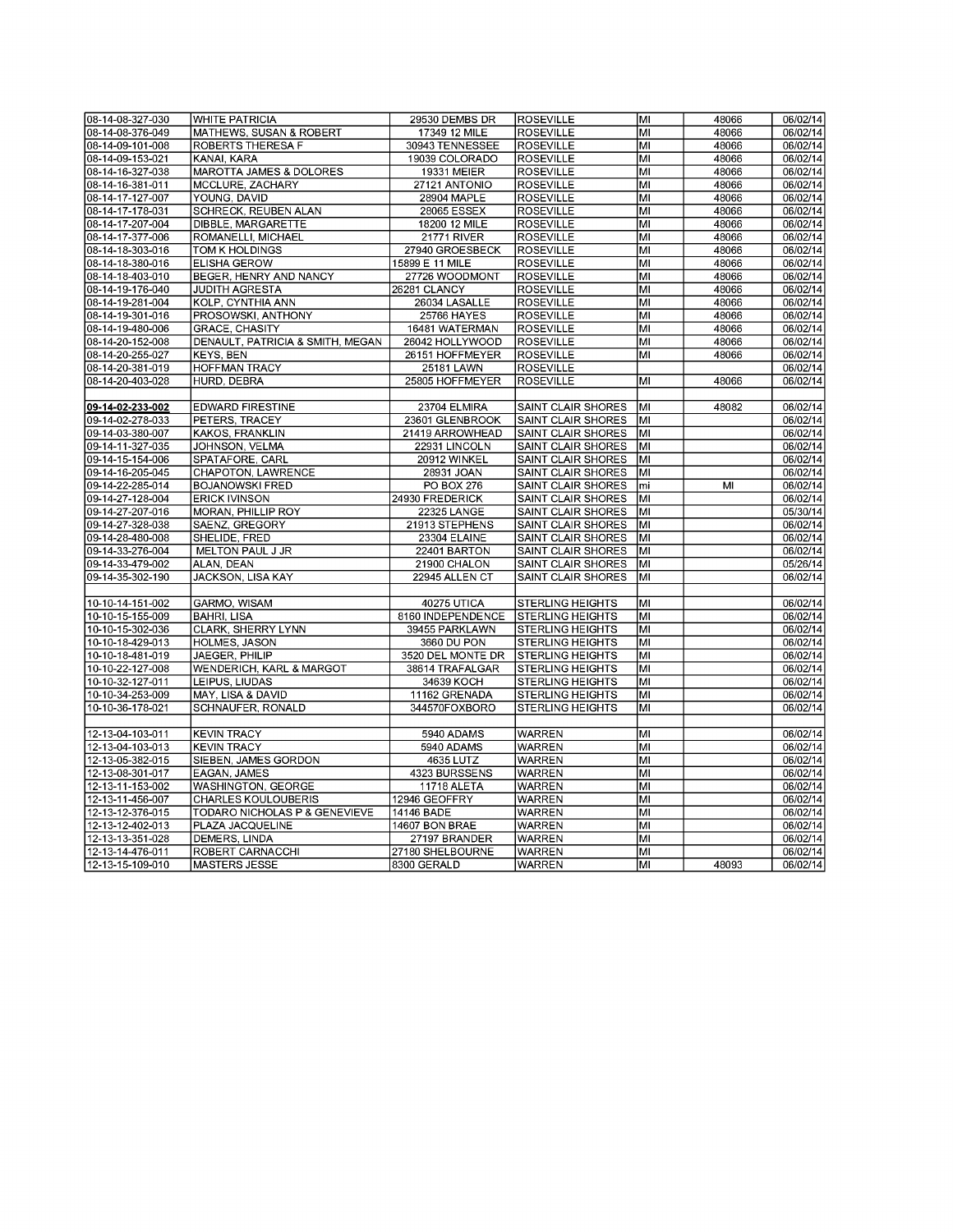| 12-13-15-178-004                     | JOHNSON, JERI ANN                                  | 8462 CHRISTINE                    | <b>WARREN</b>             | lмı      | 06/02/14             |
|--------------------------------------|----------------------------------------------------|-----------------------------------|---------------------------|----------|----------------------|
| 12-13-17-302-023                     | DYNIA, RICHARD                                     | 4308 LINVILLE DR                  | WARREN                    | MI       | 06/02/14             |
| 12-13-17-352-013                     | <b>KELLEY, MEAGHAN</b>                             | 27215 HAVERHILL                   | <b>WARREN</b>             | MІ       | 06/02/14             |
| 12-13-17-456-003                     | URBIN, SCOTT                                       | 5365 11 MILE                      | <b>WARREN</b>             | MI       | 06/02/14             |
| 12-13-18-180-010                     | <b>GEORGIS, BENJAMIN</b>                           | 28287 ST LOUISE                   | <b>WARREN</b>             | MI       | 06/02/14             |
| 12-13-18-429-020                     | SPAULDING, NICOLE & ROBERT                         | 27654 EL CAPTIAN                  | <b>WARREN</b>             | lмı      | 06/02/14             |
| 12-13-20-426-006                     | ELLISON, DONALD                                    | PO BOX 5091                       | WARREN                    | MI       | 06/02/14             |
| 12-13-22-255-011                     | AYRES, KOLIN                                       | 26200 TALLMAN                     | <b>WARREN</b>             | MІ       | 06/02/14             |
| 12-13-23-278-015                     | BROADDUS-LEARMAN, ANGIE                            | 13340 HERBERT                     | <b>WARREN</b>             | MI       | 06/02/14             |
| 12-13-23-429-009                     | <b>MICHAEL PASELLA</b>                             | 13411 BRAINBRIDGE                 | <b>WARREN</b>             | MI       | 06/02/14             |
| 12-13-24-103-014                     | LOUISE CAPPOZZOLI-PAUL                             | 13798 MCKINLEY                    | <b>WARREN</b>             | lмı      | 06/02/14             |
| 12-13-24-302-007                     | SCHULTZ, VICTORIA                                  | 13650 HAROLD                      | <b>WARREN</b>             | MI       | 05/30/14             |
| 12-13-24-352-021                     | <b>MCBRIDE, THERESA</b>                            | 25137 MALVINA AVE                 | <b>WARREN</b>             | MІ       | 06/02/14             |
| 12-13-24-428-021                     | <b>SHIER, MARK</b>                                 | 25640 TECLA                       | <b>WARREN</b>             | MI       | 06/02/14             |
| 12-13-25-354-006                     | PITTS, ETHAN                                       | 23420 WILLARD                     | <b>WARREN</b>             | MІ       | 06/02/14             |
| 12-13-25-354-039                     | SCHOHL, CHRISTOPHER                                | 23243 WELLINGTON                  | <b>WARREN</b>             | lмı      | 06/02/14             |
| 12-13-25-405-004                     | DAVIS, JAMES                                       | 14576 STEPHENS                    | <b>WARREN</b>             | MI       | 06/02/14             |
| 12-13-25-454-053                     | <b>AVERY KILWANDA</b>                              | 23203 COLUMBUS                    | <b>WARREN</b>             | MI       | 06/02/14             |
| 12-13-25-476-011                     | THORVALD, PEDERSEN                                 | 31859 SHAWN                       | <b>WARREN</b>             | MI       | 06/02/14             |
| 12-13-27-203-011                     | CAULEY, JUDY & JIM                                 | 24752 CAMPBELL                    | <b>WARREN</b>             | MI       | 06/02/14             |
| 12-13-27-203-022                     | VANLUVAN, JOHN & DAWN                              | 24843 TALLMAN                     | <b>WARREN</b>             | lмı      | 06/02/14             |
| 12-13-27-302-013                     | MCGORMAN, CRAIG                                    | 8025 JEWETT                       | <b>WARREN</b>             | MI       | 06/02/14             |
| 12-13-27-330-018                     | <b>HOOKS NANCY A</b>                               | 8724 STEPHENS RD                  | <b>WARREN</b>             | MІ       | 06/02/14             |
| 12-13-27-378-031                     | CAPPELLETTI, DOMINIC & TERESA                      | 8519 CONTINENTAL                  | <b>WARREN</b>             | MI       | 06/02/14             |
| 12-13-27-401-023                     | KOBESKI, SUSAN                                     | 11071 CHAPP                       | <b>WARREN</b>             | MI       | 06/02/14             |
| 12-13-27-460-011                     | <b>ROBERTS, TERRIE</b>                             | 1112 PRICE                        | <b>WARREN</b>             | lмı      | 06/02/14             |
| 12-13-28-101-009<br>12-13-28-483-004 | <b>BRINKLEY, KAREN</b>                             | 6140 10 MILE ROAD                 | <b>WARREN</b>             | MI       | 06/02/14             |
|                                      | CHMIEL, JOHN & DARLENE                             | 7536 REPUBLIC                     | <b>WARREN</b>             | MІ       | 06/02/14             |
| 12-13-29-158-001                     | PILGRIM, VANESSA                                   | 26437 HAVERHILL                   | <b>WARREN</b>             | MI<br>MІ | 06/02/14<br>06/02/14 |
| 12-13-29-276-042<br>12-13-29-376-046 | DYSZYNSKI, DIANE<br><b>BARNES, SHARON</b>          | 24125 BLACKMAR AVE<br>4661 9 MILE | <b>WARREN</b>             | lмı      | 06/02/14             |
|                                      |                                                    |                                   | <b>WARREN</b>             | MI       | 06/02/14             |
| 12-13-30-127-076<br>12-13-30-129-108 | <b>BINGHAM, LYNN ROSS</b><br>ISHOO SAAD & VEYOULET | 13933 DIXIE<br>2416 CARDIGAN      | WARREN<br><b>WARREN</b>   | MI       | 06/02/14             |
| 12-13-30-278-021                     | MAZUMDER, SOFIA                                    | 3815 STEPHENS                     | <b>WARREN</b>             | MI       | 06/02/14             |
| 12-13-31-253-013                     | HUBBARD, ADRIENE                                   | 3344 JARVIS                       | <b>WARREN</b>             | MI       | 06/02/14             |
| 12-13-31-355-006                     | MARRA, LORIE & MAURIZIO                            | 2276 EMMONS                       | <b>WARREN</b>             | lмı      | 06/02/14             |
| 12-13-31-451-034                     | TOLBERT, YOLANDA                                   | 3415 ALVINA                       | WARREN                    | lмı      | 06/02/14             |
| 12-13-32-101-031                     | REID, CAROL ANN                                    | 22497 LOGUE                       | <b>WARREN</b>             | MІ       | 06/02/14             |
| 12-13-32-102-006                     | ZAK, LINDA                                         | 22708 LOGUE                       | <b>WARREN</b>             | MI       | 06/02/14             |
| 12-13-32-127-011                     | WILLIAM REWITZER                                   | 22820 CUNNINGHAM                  | <b>WARREN</b>             | MІ       | 06/02/14             |
| 12-13-32-202-014                     | DAMICO, ANTHONY                                    | 22335 AUDREY                      | <b>WARREN</b>             | lмı      | 06/02/14             |
| 12-13-32-301-028                     | GAINES, ALFRED & CYNTHIA                           | 295 RIVERSIDE                     | WARREN                    | lмı      | 06/02/14             |
| 12-13-32-455-014                     | <b>GARWOOD PHILLIP AND EBONY</b>                   | 21052 CYMAN                       | <b>WARREN</b>             |          | 06/02/14             |
| 12-13-32-458-010                     | GRACE, SUZANNE/BAUR FREDERICK                      | <b>20776 CURIE</b>                | <b>WARREN</b>             | lмı      | 06/02/14             |
| 12-13-32-458-018                     | UDDIN, RIYADH                                      | 20799 CYMAN                       | WARREN                    | MІ       | 06/02/14             |
| 12-13-32-478-040                     | RAHMAN, SYED/BEGUM, SYEDA                          | 16370 HAGGERTY                    | <b>WARREN</b>             | lмı      | 06/02/14             |
| 12-13-33-228-024                     | ELIAS-JONES, JUDY                                  | 7583 CADILLAC                     | WARREN                    | MI       | 06/02/14             |
| 12-13-33-229-022                     | <b>DAVID JENKINS</b>                               | 21920 RIDGEWAY                    | <b>SAINT CLAIR SHORES</b> | MI       | 06/02/14             |
| 12-13-33-258-001                     | <b>WILSON, DANIEL</b>                              | 7004 STUDEBAKER                   | <b>WARREN</b>             | lмı      | 06/02/14             |
| 12-13-33-405-014                     | <b>KAYE, STEPHEN</b>                               | 6820 ORCHARD                      | <b>WARREN</b>             | MI       | 06/02/14             |
| 12-13-33-426-015                     | PEARSON, JACK JR                                   | 7519 ORCHARD                      | <b>WARREN</b>             | lмı      | 06/02/14             |
| 12-13-33-453-007                     | <b>GRIFFORD, GEORGE &amp; MELISSA</b>              | 6800 FISHER                       | <b>WARREN</b>             | lмı      | 06/02/14             |
| 12-13-34-155-031                     | DADO, JONATHAN                                     | 21708 VAN DYKE                    | <b>WARREN</b>             | lмı      | 06/02/14             |
| 12-13-34-158-003                     | NELSON PEDRO AND TIFFANY                           | 8220 HUDSON                       | WARREN                    |          | 06/02/14             |
| 12-13-34-185-013                     | BEAN, GARY                                         | 8680 CHALMERS                     | WARREN                    | MI       | 06/02/14             |
| 12-13-34-210-022                     | <b>SEXTON, JACK</b>                                | 11319 HUPP                        | <b>WARREN</b>             | lмı      | 06/02/14             |
| 12-13-34-229-039                     | SYVERSEN, LARS                                     | 11449 HUPP AVE                    | WARREN                    | MI       | 06/02/14             |
| 12-13-34-356-009                     | <b>JLICAVOLI JOY</b>                               | 8250 FISHER                       | <b>WARREN</b>             |          | 06/02/14             |
| 12-13-34-401-006                     | CARL DALLO/ALI 8 MILE LLC                          | 11177 E. 8 MILE                   | <b>WARREN</b>             |          | 06/02/14             |
| 12-13-35-228-007                     | YOUNG, MARYANN                                     | 22880 HEUSSNER                    | WARREN                    | MI       | 06/02/14             |
| 12-13-35-336-036                     | THURSAM, ELIZABETH                                 | 12384 PROSPECT                    | <b>WARREN</b>             | lмı      | 06/02/14             |
| 12-13-35-401-005                     | HALL, PAMELA                                       | 12748 TOEPFER                     | <b>WARREN</b>             | MI       | 06/02/14             |
| 12-13-35-405-002                     | RAWSKI, MICHAEL                                    | 21266 WALTHAM                     | <b>WARREN</b>             | MІ       | 06/02/14             |
| 12-13-35-405-003                     | RAWSKI, MICHAEL                                    | 21266 WALTHAM                     | WARREN                    | lмı      | 06/02/14             |
| 12-13-36-106-025                     | <b>SANDRA FLECHSIG</b>                             | 13879 KNOX                        | WARREN                    | MI       | 06/02/14             |
| 12-13-36-151-033                     | PAMELA MOLOCI                                      | <b>13641 JULIUS</b>               | <b>WARREN</b>             | lмı      | 06/02/14             |
| 12-13-36-202-024                     | <b>SCHULTZ, LAURA</b>                              | 14378 MARSHALL                    | WARREN                    | MI       | 06/02/14             |
| 12-13-36-406-035                     | SHOWALTER, RAYMOND                                 | 26212 PARKINGTON                  | WARREN                    | MІ       | 06/02/14             |
|                                      |                                                    |                                   |                           |          |                      |